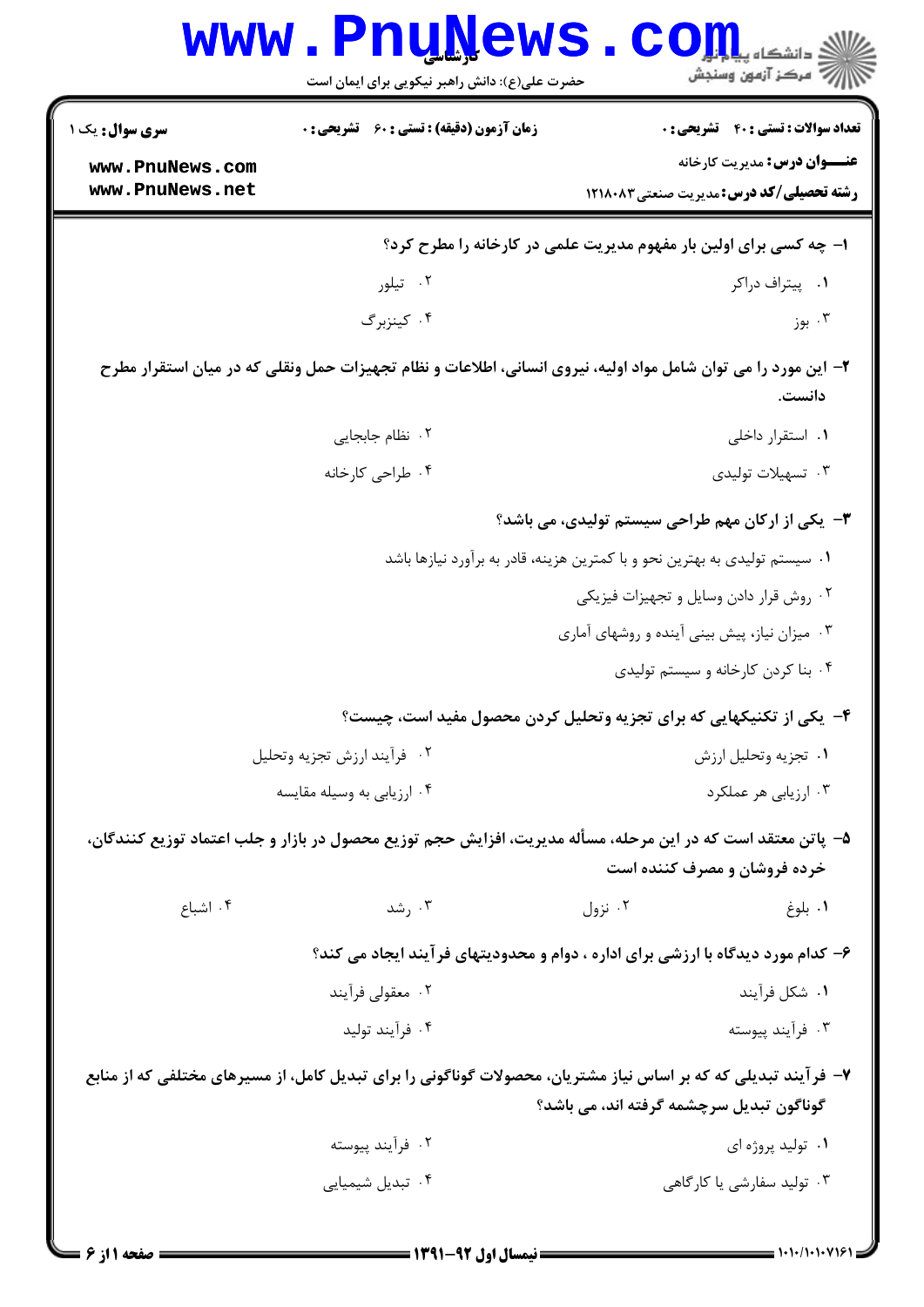|                                    | <b>WWW.PnuWews</b><br>حضرت علی(ع): دانش راهبر نیکویی برای ایمان است | $\mathbf{COJL}$ .<br>ر آمرڪز آزمون وسنڊش                                                                                                      |
|------------------------------------|---------------------------------------------------------------------|-----------------------------------------------------------------------------------------------------------------------------------------------|
| <b>سری سوال : ۱ یک</b>             | <b>زمان آزمون (دقیقه) : تستی : 60 ٪ تشریحی : 0</b>                  | <b>تعداد سوالات : تستي : 40 - تشريحي : 0</b><br><b>عنـــوان درس:</b> مدیریت کارخانه                                                           |
| www.PnuNews.com<br>www.PnuNews.net |                                                                     | <b>رشته تحصیلی/کد درس:</b> مدیریت صنعتی ۱۲۱۸۰۸۳                                                                                               |
|                                    |                                                                     | ۸– کدام نوع فر آیند، برای تولید و خدماتی که باید در مقابل نیازهای خاص مشتریان قابل انعطاف باشد، پاسخگوست؟                                     |
|                                    | ۰۲ تولید پروژه ای                                                   | ۰۱ تولید پیوسته                                                                                                                               |
|                                    | ۰۴ تولید خدمات                                                      | ۰۳ تولید سفارشی یا کارگاهی                                                                                                                    |
|                                    |                                                                     | ۹- عبارت است از بازیافت مواد قابل استفاده از ضایعاتی که در ساخت محصول حاصل شده و استفاده مجدد از آن در یک<br>محصول ديگر.                      |
|                                    | ٠٢ قابليت انعطاف                                                    | ۰۱ برگشت مجدد                                                                                                                                 |
|                                    | ۰۴ ضایعات                                                           | ۰۳ مواد ثانویه                                                                                                                                |
|                                    |                                                                     | ∙ا− تعریف شیوه های مختلف برای تأمین ظرفیت پروژه، مربوط به کدام یک از مراحل مطالعاتی به منظور تعیین ظرفیت در بلند<br>مدت است؟                  |
|                                    | ۰۲ مرحله سوم                                                        | ۰۱ مرحله اول                                                                                                                                  |
|                                    | ۰۴ مرحله دوم                                                        | ۰۳ مرحله چهارم                                                                                                                                |
|                                    |                                                                     | 11– معمولیترین راه افزایش ظرفیت تولید می باشد؟                                                                                                |
|                                    | ۰۲ درآمدها                                                          | ٠١ استقرار ماشين آلات                                                                                                                         |
|                                    | ۰۴ تسهیلات تولیدی                                                   | ۰۳ افزودن تجهيزات جديد                                                                                                                        |
|                                    |                                                                     | ۱۲- روشی که در فراهم کردن سرویس کارخانه استفاده می شود به چه چیزی بستگی دارد؟                                                                 |
|                                    | ۰۲ اندازه و طراحی ساختمان                                           | ۰۱ رابطه بین ساختمانها و استقرار                                                                                                              |
|                                    | ۰۴ نوع محصول                                                        | ۰۳ تجهيزات فرآيند                                                                                                                             |
|                                    |                                                                     | ۱۳- چه نوع از تسهیلاتبیان شده باید مثل تسهیلات بزرگراهها و راههای آبی طراحی شود و بیش از جنبه های کوتاه مدت به<br>جوانب درازمدت آن توجه گردد؟ |
|                                    | ۰۲ خطوط هوايي                                                       | ٠١. خطوط آهن                                                                                                                                  |
|                                    | ۰۴ ساختمان                                                          | ۰۳ خطوط زميني                                                                                                                                 |
|                                    |                                                                     |                                                                                                                                               |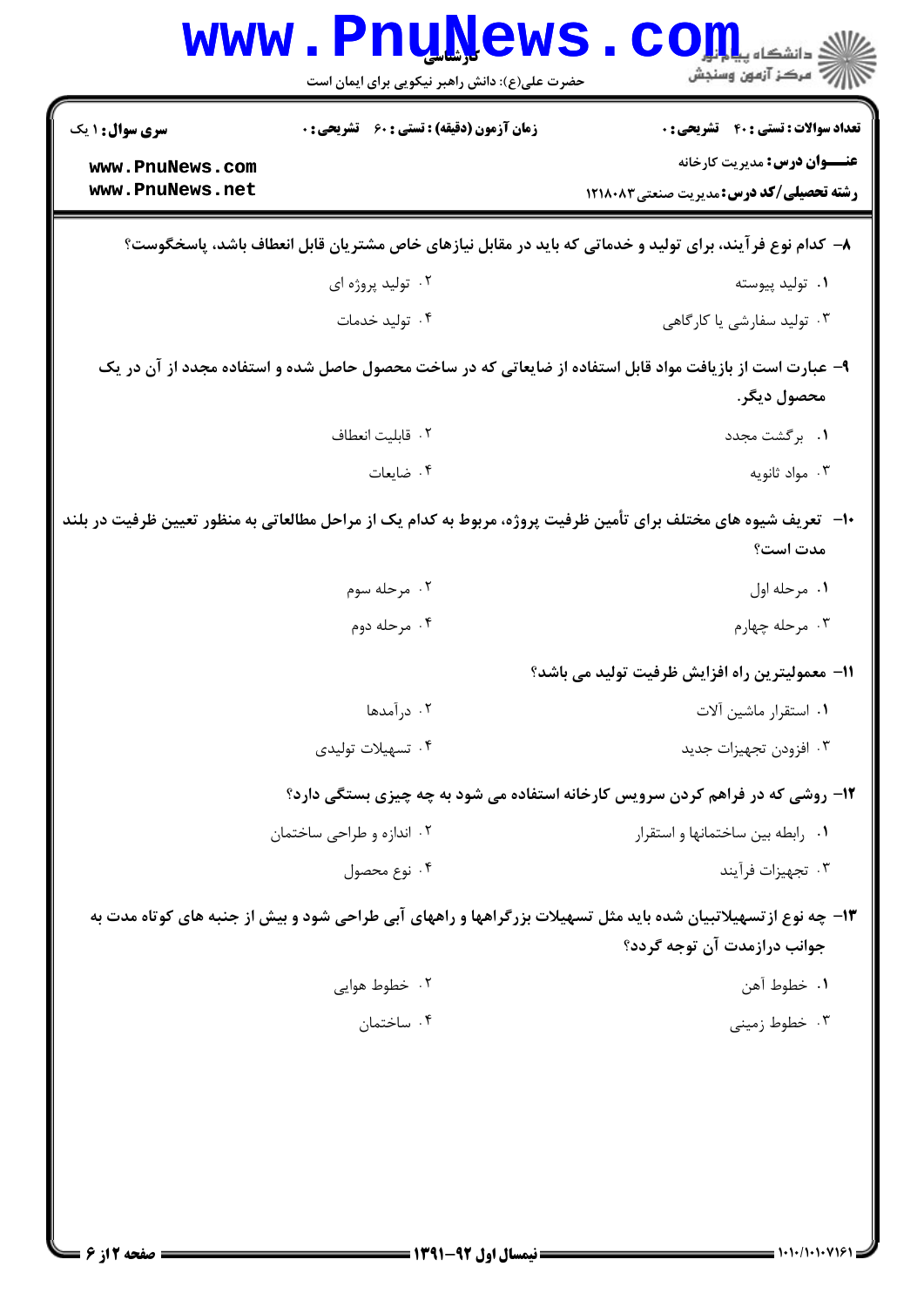| <b>تعداد سوالات : تستی : 40 - تشریحی : 0</b><br><b>زمان آزمون (دقیقه) : تستی : 60 ٪ تشریحی : 0</b><br><b>سری سوال : ۱ یک</b><br><b>عنـــوان درس:</b> مدیریت کارخانه<br>www.PnuNews.com<br>www.PnuNews.net<br><b>رشته تحصیلی/کد درس:</b> مدیریت صنعتی ۱۲۱۸۰۸۳<br>۱۴- کدام عبارت در مورد جمع آوری اطلاعات در مدیریت کارخانه صحیح است؟<br>۰۱ زمان بندی مرحله گردآوری اطلاعات در مرحله قبل از استقرار کارخانه، کاری دشوار است.<br>۰۲ یکی از مهمترین اطلاعات برای مدیران مسئول طرح استقرار، امنیت است<br>۰۳ جاده ها باید برای رفت و آمد اتومبیل های سواری و کامیونهای یدک کش ، مورد استفاده قرار گیرد.<br>۰۴ مجموعه اطلاعات برای طرح اولیه باید قبل از هر چیز مورد توجه قرار گیرد، درحالی که اطلاعات مورد نیاز برای جزئیات طرح استقرار<br>را می توان بعداً فراهم کرد.<br>۱۵– دربردارنده مراحل تبدیل مواد خام به محصول تمام شده است؟<br>۰۲ لیست مواد<br>۰۱ برگه عملیاتی<br>۰۴ نمودار تولید<br>۰۳ فهرست قطعات<br>۱۶- یکی از مفیدترین روشهای مطالعه جریان تولید است؟<br>۰۲ روش کارسنجی<br>۰۱ استفاده از جدول جریان تولید<br>۰۴ روش داده های استاندارد<br>۰۳) روش نمونه کاری<br>۱۷– هدف از این روش، یافتن شیوه عملی است برای قرار دادن تجهیزات در هر مرحله از تولید که دستگاه معین در مرکز آن<br>قرار دارد؟<br>۰۲ تولید مرکزی<br>۰۱ تخصیص فضا<br>۰۴ کارسنجي<br>۰۳ نمودار جريان<br>۱۸- یکی از معیارهایی که معمولاً برای ارزیابی شیوه های استقرار به کار می رود، چیست؟<br>۰۱ به حداقل رساندن هزينه حمل مواد<br>۰۲ آسان سازی ساخت سازمانی<br>۰۴ آسان سازی فرآیند ساخت<br>۰۳ هزينه حمل مواد<br>۱۹- یک الگوی قیاسی است که در آن از دوایر به عنوان عملیات و از مربع به عنوان بازرسی، استفاده می شود؟<br>۰۱ نمودارجریان<br>۰۲ نمودار از – به<br>۰۳ نمودار فرآیند چند محصولی<br>۰۴ نمودار فرآیند جریان | <b>www.PnuNews</b><br>حضرت علی(ع): دانش راهبر نیکویی برای ایمان است | الله دانشگاه پیام <mark>بر</mark><br>الله مرکز آزمون وسنجش |
|---------------------------------------------------------------------------------------------------------------------------------------------------------------------------------------------------------------------------------------------------------------------------------------------------------------------------------------------------------------------------------------------------------------------------------------------------------------------------------------------------------------------------------------------------------------------------------------------------------------------------------------------------------------------------------------------------------------------------------------------------------------------------------------------------------------------------------------------------------------------------------------------------------------------------------------------------------------------------------------------------------------------------------------------------------------------------------------------------------------------------------------------------------------------------------------------------------------------------------------------------------------------------------------------------------------------------------------------------------------------------------------------------------------------------------------------------------------------------------------------------------------------------------------------------------------------------------------------------------------------------------------------------------------------------------------|---------------------------------------------------------------------|------------------------------------------------------------|
|                                                                                                                                                                                                                                                                                                                                                                                                                                                                                                                                                                                                                                                                                                                                                                                                                                                                                                                                                                                                                                                                                                                                                                                                                                                                                                                                                                                                                                                                                                                                                                                                                                                                                       |                                                                     |                                                            |
|                                                                                                                                                                                                                                                                                                                                                                                                                                                                                                                                                                                                                                                                                                                                                                                                                                                                                                                                                                                                                                                                                                                                                                                                                                                                                                                                                                                                                                                                                                                                                                                                                                                                                       |                                                                     |                                                            |
|                                                                                                                                                                                                                                                                                                                                                                                                                                                                                                                                                                                                                                                                                                                                                                                                                                                                                                                                                                                                                                                                                                                                                                                                                                                                                                                                                                                                                                                                                                                                                                                                                                                                                       |                                                                     |                                                            |
|                                                                                                                                                                                                                                                                                                                                                                                                                                                                                                                                                                                                                                                                                                                                                                                                                                                                                                                                                                                                                                                                                                                                                                                                                                                                                                                                                                                                                                                                                                                                                                                                                                                                                       |                                                                     |                                                            |
|                                                                                                                                                                                                                                                                                                                                                                                                                                                                                                                                                                                                                                                                                                                                                                                                                                                                                                                                                                                                                                                                                                                                                                                                                                                                                                                                                                                                                                                                                                                                                                                                                                                                                       |                                                                     |                                                            |
|                                                                                                                                                                                                                                                                                                                                                                                                                                                                                                                                                                                                                                                                                                                                                                                                                                                                                                                                                                                                                                                                                                                                                                                                                                                                                                                                                                                                                                                                                                                                                                                                                                                                                       |                                                                     |                                                            |
|                                                                                                                                                                                                                                                                                                                                                                                                                                                                                                                                                                                                                                                                                                                                                                                                                                                                                                                                                                                                                                                                                                                                                                                                                                                                                                                                                                                                                                                                                                                                                                                                                                                                                       |                                                                     |                                                            |
|                                                                                                                                                                                                                                                                                                                                                                                                                                                                                                                                                                                                                                                                                                                                                                                                                                                                                                                                                                                                                                                                                                                                                                                                                                                                                                                                                                                                                                                                                                                                                                                                                                                                                       |                                                                     |                                                            |
|                                                                                                                                                                                                                                                                                                                                                                                                                                                                                                                                                                                                                                                                                                                                                                                                                                                                                                                                                                                                                                                                                                                                                                                                                                                                                                                                                                                                                                                                                                                                                                                                                                                                                       |                                                                     |                                                            |
|                                                                                                                                                                                                                                                                                                                                                                                                                                                                                                                                                                                                                                                                                                                                                                                                                                                                                                                                                                                                                                                                                                                                                                                                                                                                                                                                                                                                                                                                                                                                                                                                                                                                                       |                                                                     |                                                            |
|                                                                                                                                                                                                                                                                                                                                                                                                                                                                                                                                                                                                                                                                                                                                                                                                                                                                                                                                                                                                                                                                                                                                                                                                                                                                                                                                                                                                                                                                                                                                                                                                                                                                                       |                                                                     |                                                            |
|                                                                                                                                                                                                                                                                                                                                                                                                                                                                                                                                                                                                                                                                                                                                                                                                                                                                                                                                                                                                                                                                                                                                                                                                                                                                                                                                                                                                                                                                                                                                                                                                                                                                                       |                                                                     |                                                            |
|                                                                                                                                                                                                                                                                                                                                                                                                                                                                                                                                                                                                                                                                                                                                                                                                                                                                                                                                                                                                                                                                                                                                                                                                                                                                                                                                                                                                                                                                                                                                                                                                                                                                                       |                                                                     |                                                            |
|                                                                                                                                                                                                                                                                                                                                                                                                                                                                                                                                                                                                                                                                                                                                                                                                                                                                                                                                                                                                                                                                                                                                                                                                                                                                                                                                                                                                                                                                                                                                                                                                                                                                                       |                                                                     |                                                            |
|                                                                                                                                                                                                                                                                                                                                                                                                                                                                                                                                                                                                                                                                                                                                                                                                                                                                                                                                                                                                                                                                                                                                                                                                                                                                                                                                                                                                                                                                                                                                                                                                                                                                                       |                                                                     |                                                            |
|                                                                                                                                                                                                                                                                                                                                                                                                                                                                                                                                                                                                                                                                                                                                                                                                                                                                                                                                                                                                                                                                                                                                                                                                                                                                                                                                                                                                                                                                                                                                                                                                                                                                                       |                                                                     |                                                            |
|                                                                                                                                                                                                                                                                                                                                                                                                                                                                                                                                                                                                                                                                                                                                                                                                                                                                                                                                                                                                                                                                                                                                                                                                                                                                                                                                                                                                                                                                                                                                                                                                                                                                                       |                                                                     |                                                            |
|                                                                                                                                                                                                                                                                                                                                                                                                                                                                                                                                                                                                                                                                                                                                                                                                                                                                                                                                                                                                                                                                                                                                                                                                                                                                                                                                                                                                                                                                                                                                                                                                                                                                                       |                                                                     |                                                            |
|                                                                                                                                                                                                                                                                                                                                                                                                                                                                                                                                                                                                                                                                                                                                                                                                                                                                                                                                                                                                                                                                                                                                                                                                                                                                                                                                                                                                                                                                                                                                                                                                                                                                                       |                                                                     |                                                            |
|                                                                                                                                                                                                                                                                                                                                                                                                                                                                                                                                                                                                                                                                                                                                                                                                                                                                                                                                                                                                                                                                                                                                                                                                                                                                                                                                                                                                                                                                                                                                                                                                                                                                                       |                                                                     |                                                            |
|                                                                                                                                                                                                                                                                                                                                                                                                                                                                                                                                                                                                                                                                                                                                                                                                                                                                                                                                                                                                                                                                                                                                                                                                                                                                                                                                                                                                                                                                                                                                                                                                                                                                                       |                                                                     |                                                            |
|                                                                                                                                                                                                                                                                                                                                                                                                                                                                                                                                                                                                                                                                                                                                                                                                                                                                                                                                                                                                                                                                                                                                                                                                                                                                                                                                                                                                                                                                                                                                                                                                                                                                                       |                                                                     |                                                            |
|                                                                                                                                                                                                                                                                                                                                                                                                                                                                                                                                                                                                                                                                                                                                                                                                                                                                                                                                                                                                                                                                                                                                                                                                                                                                                                                                                                                                                                                                                                                                                                                                                                                                                       |                                                                     |                                                            |
|                                                                                                                                                                                                                                                                                                                                                                                                                                                                                                                                                                                                                                                                                                                                                                                                                                                                                                                                                                                                                                                                                                                                                                                                                                                                                                                                                                                                                                                                                                                                                                                                                                                                                       |                                                                     |                                                            |
|                                                                                                                                                                                                                                                                                                                                                                                                                                                                                                                                                                                                                                                                                                                                                                                                                                                                                                                                                                                                                                                                                                                                                                                                                                                                                                                                                                                                                                                                                                                                                                                                                                                                                       |                                                                     |                                                            |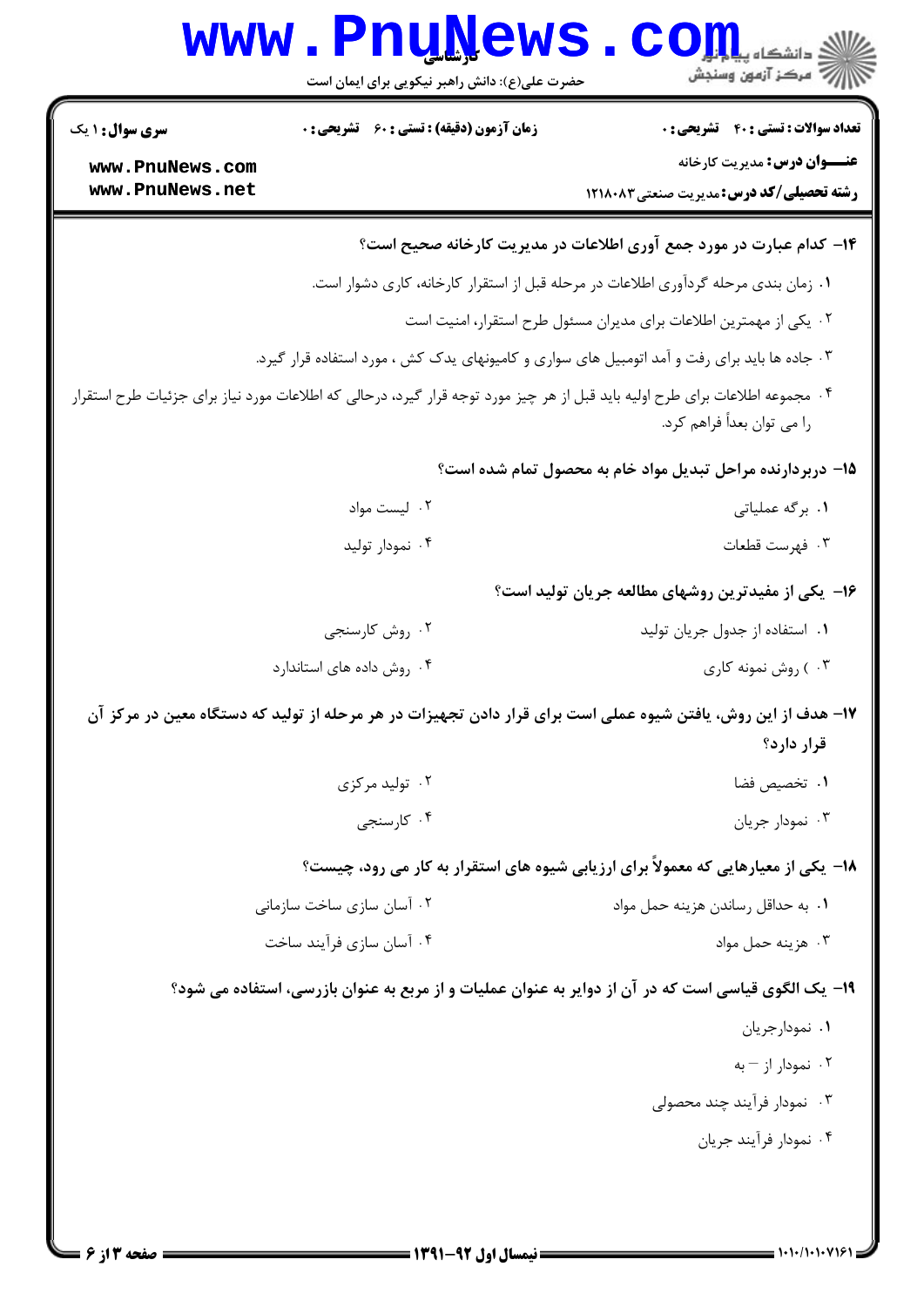|                        | <b>www.PnuNews</b><br>حضرت علی(ع): دانش راهبر نیکویی برای ایمان است | ء<br>۽ دانشڪاه پ <mark>يا م</mark><br>ر آمرڪز آزمون وسنڊش                                                    |
|------------------------|---------------------------------------------------------------------|--------------------------------------------------------------------------------------------------------------|
| <b>سری سوال : ۱ یک</b> | <b>زمان آزمون (دقیقه) : تستی : 60 ٪ تشریحی : 0</b>                  | تعداد سوالات : تستى : 40 تشريحي : 0                                                                          |
| www.PnuNews.com        |                                                                     | <b>عنـــوان درس:</b> مدیریت کارخانه                                                                          |
| www.PnuNews.net        |                                                                     | <b>رشته تحصیلی/کد درس: م</b> دیریت صنعتی1۲۱۸۰۸۳                                                              |
|                        |                                                                     | <b>۲۰</b> - در این تکنیک، عامل و آلترناتیو با هم رتبه بندی می شوند؟                                          |
|                        |                                                                     | ۰۱ ارزشی ماتریسی                                                                                             |
|                        |                                                                     | ۰۲ ارزشی انتظاری                                                                                             |
|                        |                                                                     | ۰۳ اولويت                                                                                                    |
|                        |                                                                     | ۰۴ نمودار فرأيند جريان                                                                                       |
|                        |                                                                     | <b>۲۱</b> - انتخاب ماشین آلات و تجهیزات لازم برای تولید یک محصول مشخص بر عهده چه کسی است؟                    |
|                        | ۰۲ مهندس ابزار یا مهندس تولید                                       | ٠١ مهندس طراح                                                                                                |
|                        | ۰۴ مدير طراح                                                        | ۰۳ مدیر فروش                                                                                                 |
|                        |                                                                     | ۲۲- برای مدیران عامل، معاونین، منشیها و مدیران، باید دفاتر خصوصی جداگانه ای را در این قسمت در نظر گرفته شود. |
|                        | ۰۲ دفاتر کارخانه                                                    | ۰۱ دفاترعمومی                                                                                                |
|                        | ۰۴ دفاتر مدیریت                                                     | ۰۳ دفاتر اجرایی                                                                                              |
|                        |                                                                     | ۲۳– از این نوع فرم، برای متعادل کردن حجم کار ارجاعی نیز استفاده خواهد شد؟                                    |
|                        | ۰۲ فرم تکی                                                          | ۱. چند فرمی                                                                                                  |
|                        | ۰۴ فرم معمولی                                                       | ۰۳ فرم چند منظوره                                                                                            |
|                        |                                                                     | ۲۴−  تحقیقات نشان می دهد که حداقل سر و صدای خطرناک در حدود تا دسیبل است                                      |
|                        | $\lambda \cdot -\gamma \cdot \cdot \cdot \tau$                      | $Y - 5$ . 1                                                                                                  |
|                        | $11 - 9 - 5$                                                        | $9 - \lambda - 7$                                                                                            |
|                        |                                                                     | ۲۵– برای اعلام احتیاط- لیز خوردن- موارد خطر و توقفها از چه نوع کدهای رنگی باید استفاده کرد؟                  |
|                        | ۰۲ زرد، زرد، زرد                                                    | ۰۱ زرد، سبز، قرمز                                                                                            |
|                        | ۰۴ زرد، زرد، قرمز                                                   | ۰۳ قرمز، سبز، زرد                                                                                            |
|                        |                                                                     | ۲۶- ازجمله دلایل طرح گسترش درکارخانه چیست؟                                                                   |
|                        |                                                                     | ٠١. بالا رفتن ظرفيت كارخانه                                                                                  |
|                        |                                                                     | ٢. اضافه شدن محصول جديد به خط توليد                                                                          |
|                        |                                                                     | ۰۳ نیاز نداشتن به عملیات اضافی                                                                               |
|                        |                                                                     | ۰۴ عرضه زياد محصولات                                                                                         |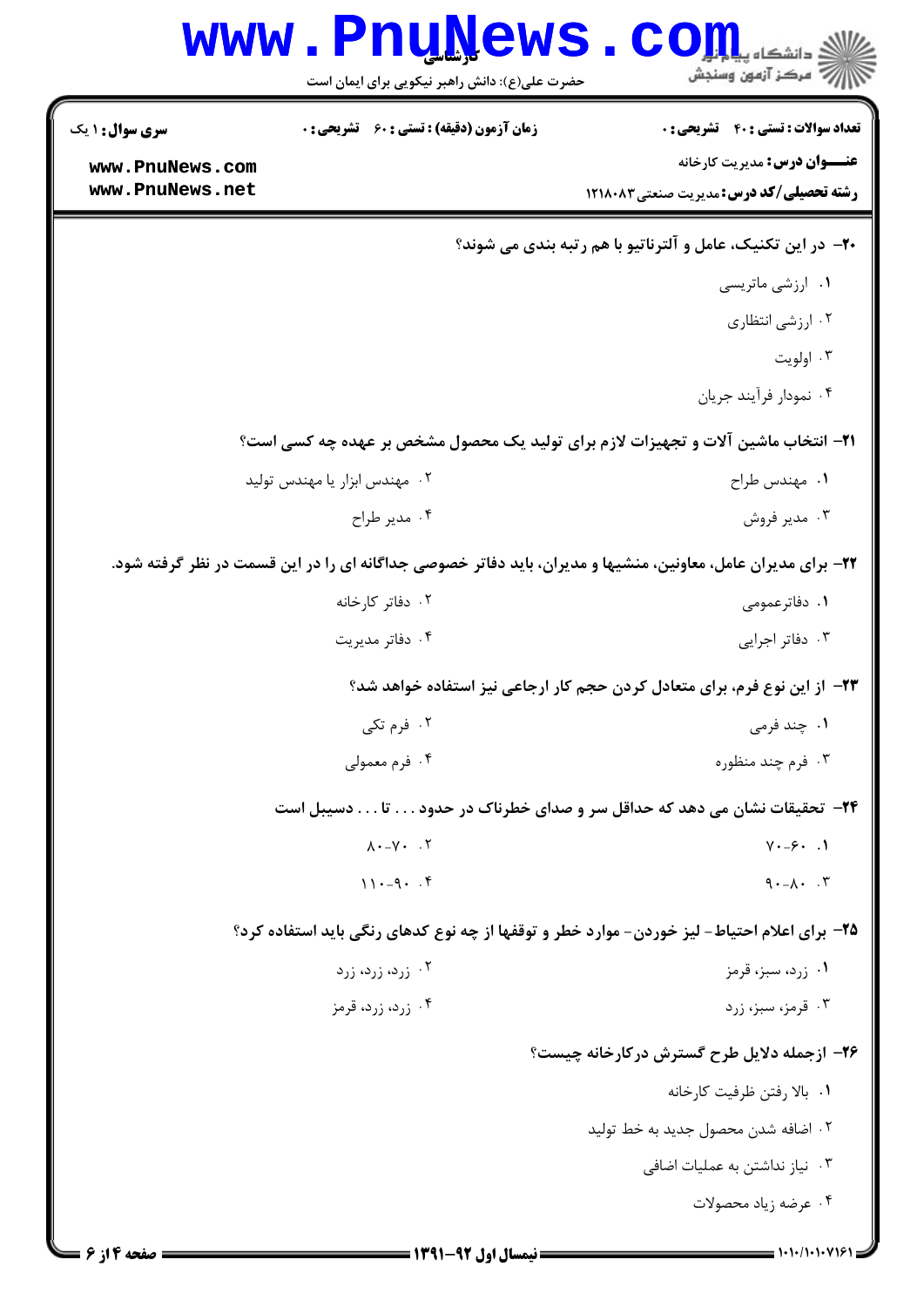| <b>سری سوال :</b> ۱ یک | <b>زمان آزمون (دقیقه) : تستی : 60 ٪ تشریحی : 0</b> | <b>تعداد سوالات : تستي : 40 - تشريحي : 0</b>                                                                 |
|------------------------|----------------------------------------------------|--------------------------------------------------------------------------------------------------------------|
| www.PnuNews.com        |                                                    | <b>عنـــوان درس:</b> مدیریت کارخانه                                                                          |
| www.PnuNews.net        |                                                    | <b>رشته تحصیلی/کد درس:</b> مدیریت صنعتی1۲۱۸۰۸۳                                                               |
|                        |                                                    | ۲۷- این نوع طرح توسعه را می توان بارها به طور نامحدود تکرار کرد؟                                             |
|                        | ۰۲ مستقیم                                          | ۱. آینه ای                                                                                                   |
|                        | $T \cdot$ شكل                                      | $U \cdot r$ شكل                                                                                              |
|                        |                                                    | ۲۸– این طرح توسعه، امکان استقرار یا اضافه کردن محل جدید را به صورت انتخابی و بدون اختلال در خطوط اصلی تولید، |
|                        |                                                    | فراهم می آورد                                                                                                |
|                        | $T$ . $T$ شكل                                      | $C \cdot C$ شكل                                                                                              |
|                        | ۰۴ آینه ای                                         | ۰۳ مستقیم                                                                                                    |
|                        |                                                    | ۲۹- هدف اصلی در تعادل خطوط مونتاژ ساخت، چیست؟                                                                |
|                        | ۰۲ سرعت تولید                                      | ٠١ حداقل كردن زمان بيكارى محصولات وخطوط توليد                                                                |
|                        | ۰۴ افزايش حجم توليد                                | ۰۳ تعادل در تقاضا                                                                                            |
|                        |                                                    | ۳۰- کارهای پیچیده را می توان بر اساس واحد کار به عناصر کوچکتری تقسیم کرد. این عناصر کوچک را چه می نامند؟     |
|                        | ۰۲ واحد                                            | ۰۱ عنصر                                                                                                      |
|                        | ۰۴ عملیات                                          | ۰۳ زیر گروه                                                                                                  |
|                        |                                                    | ۳۱– این وسیله برای انبار کردن قطعات کوچک متنوع به کار می رود که در بازار در ابعاد و اشکال مختلف یافت می شود. |
|                        | ۰۲ طبقه پایه دار                                   | ۰۱ قفسه بندی                                                                                                 |
|                        | ۰۴ ظروف                                            | ۰۳ روي هم چيدن                                                                                               |
|                        |                                                    | ٣٢– الوار – لوله– ميله معمولاً به اين صورت انبار مي شوند؟                                                    |
|                        | ٠٢ طبقه پايه دار                                   | ۰۱ روی هم چیدن                                                                                               |
|                        | ۰۴ ظروف                                            | ۰۳ قفسه بندی                                                                                                 |
|                        |                                                    | ۳۳- استفاده از این تجهیزات، فضای کف سالن را برای سایر عملیات تولید آزاد می گذارد؟                            |
|                        | ۰۲ انبار تعميرات                                   | ٠١ انبار بالاسرى                                                                                             |
|                        | ۰۴ انبار توسط محفظه متحرک                          | ۰۳ انبار محصولات                                                                                             |
|                        |                                                    | ۳۴- روش سنتی در مورد بسته بندی سفارش های متعدد مشتری، استفاده از روش است.                                    |
|                        | ۰۲ انبارداری                                       | ۰۱ تولید مرکزی                                                                                               |
|                        | ۰۴ انبار درمحل استفاده                             | ۰۳ جابجایی اتوماتیک                                                                                          |